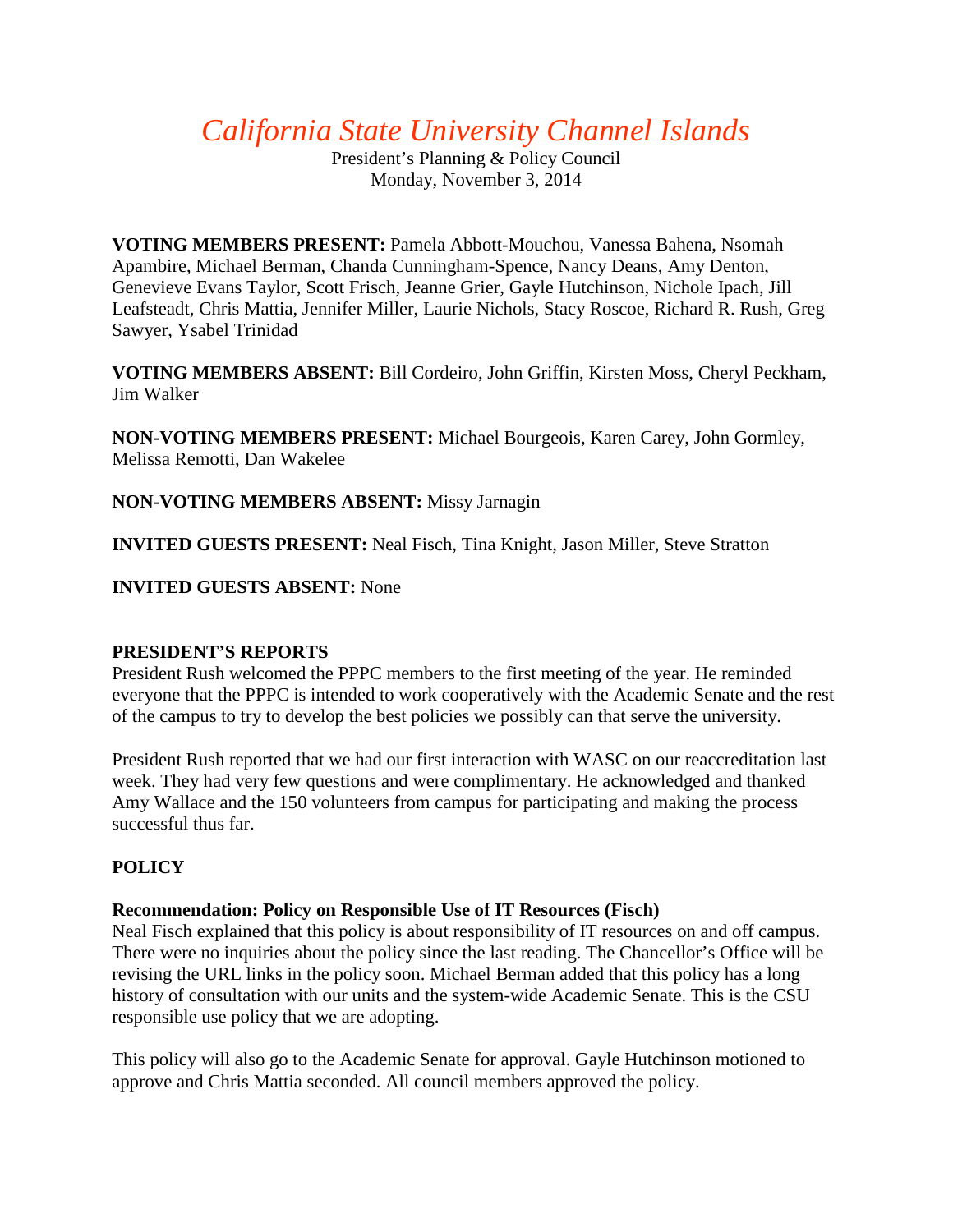#### **Recommendation: Policy on Sustainable Practices (Wakelee)**

Dan Wakelee pointed out two changes that were made to the policy since the prior reading. There is now a more succinct definition for sustainability. Dan worked with Ysabel on the wording to address the concern regarding the level of requirement placed on divisions in terms of financial obligation. A sentence was added to indicate that divisions will consider immediate financial needs and long-term sustainability impact when making significant policy or operational decisions.

Vanessa Bahena motioned to approve and Gayle Hutchinson seconded. All council members approved the policy.

### **Discussion: Policy on Subrecipient Monitoring (Knight/Miller)**

Tina Knight clarified that this policy was approved in the spring, but edits were needed due the Chancellor's Office audit. The word "initial" was added to the annual risk assessment reference under the policy text. Under the roles and responsibilities of the Principal Investigator (PI), it now notes that the PI will manage the follow-up and monitoring for high-risk subawardees. Under the roles and responsibilities for Financial Services, it was clarified that the finance team reviews not only A-133 audits, but also any subaward-related documents. Lastly, a sentence was added to address high-risk subawardees without tying us to any specific monitoring activity.

Gayle Hutchinson asked how we define a "high-risk subawardee." Tina explained that it could be any number of things. For example, it could be another academic institution that has had findings on their audit regarding handling financial awards, or a small non-profit organization and they don't have an A-133 audit, or they could be a brand new organization. Tina explained that the auditor found no need to define a "high-risk subawardee" due to there being so many potential variables.

This policy will go to the Academic Senate simultaneously and will come back next time for recommendation.

**Discussion: Policy on Principal Investigator Financial Conflict of Interest (Knight/Miller)** Tina Knight explained that there is only one change that the auditor needed to have made. A sentence was added indicating that the campus' Senior Research Officer (SRO), Jason Miller, is responsible for Ethics training and/or Responsible Conduct of Research Training on campus.

This policy will go to the Academic Senate simultaneously and will come back next time for recommendation.

## **STRATEGIC PLANNING**

## **Strategic Resource Planning Task Force Update (Ysabel Trinidad)**

Ysabel Trinidad reported on information concerning the 15-16 budget. We are in the third year of the governor's four-year plan and the budget outlook is impacted by the state's situation. The state has \$300 million in debt, deferrals and deferred maintenance. For the CSU, the governor has promised to appropriate \$119 million. The CSU is requesting an additional \$116.5 million. \$119 million approximates only one percent of growth, or 3400 FTES system-wide. The CSU